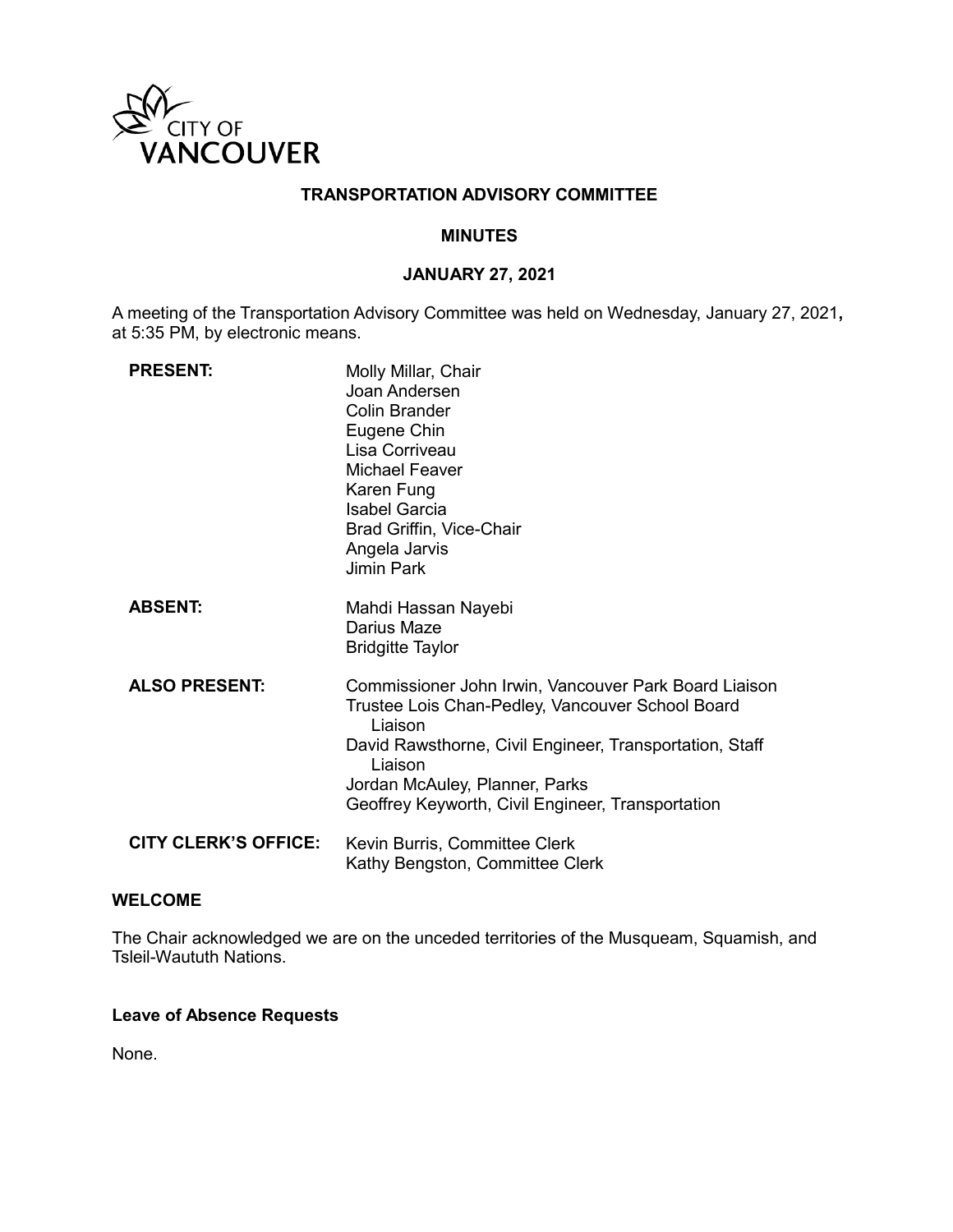## **Approval of Minutes**

MOVED by Eugene Chin SECONDED by Joan Andersen

> THAT the Transportation Advisory Committee approve the Minutes from the meeting of Wednesday, November 18, 2020**,** as circulated.

CARRIED UNANIMOUSLY

\* \* \* \* \*

*The Committee agreed to change the order of agenda, to allow Commissioner Irwin to provide an update as the next order of business. The minutes are recorded chronologically, with original agenda numbering.*

\* \* \* \* \*

### **2.1 Liaison Updates**

Commissioner Irwin, Vancouver Park Board Liaison, provided an update on the following, and responded to questions:

- Park Board was briefed by City of Vancouver Sustainability Team on proposed parking initiatives.
- Potential changes to the Kitsilano bike path.

### **1. Broadway Subway Project and Broadway Plan Update**

Steve Brown, Manager, Rapid Transit Office, provided a presentation on the Broadway Subway Project, reviewing the Design Advisory process and noting general station features. Subsequently, staff responded to questions and comments.

Andrew Misiak, Communications Coordinator, Public Engagement, Iona Bonamis, Planner, Transportation Planning Branch, and Alex Liaw, Civil Engineer, Transportation Design Branch, provided a presentation on the Broadway Plan. Staff outlined the plan's vision of "Broadway as a great street", depicted as comfortable, safe, and accessible. Subsequently, staff responded to questions and comments.

\* \* \* \* \*

*The Committee agreed to change the order of agenda, to allow the Climate Emergency – Parking Initiatives Project to present as the next order of business.*

\* \* \* \* \*

### **4. Climate Emergency Action Plan Parking Initiatives**

Lysa Morishita, Civil Engineer, Parking Management, and Paul Krueger, Planner, Transportation Planning Branch, provided a presentation on the Climate Emergency – Parking Initiatives Project, which highlighted the creation of a citywide residential parking program, the action plan,